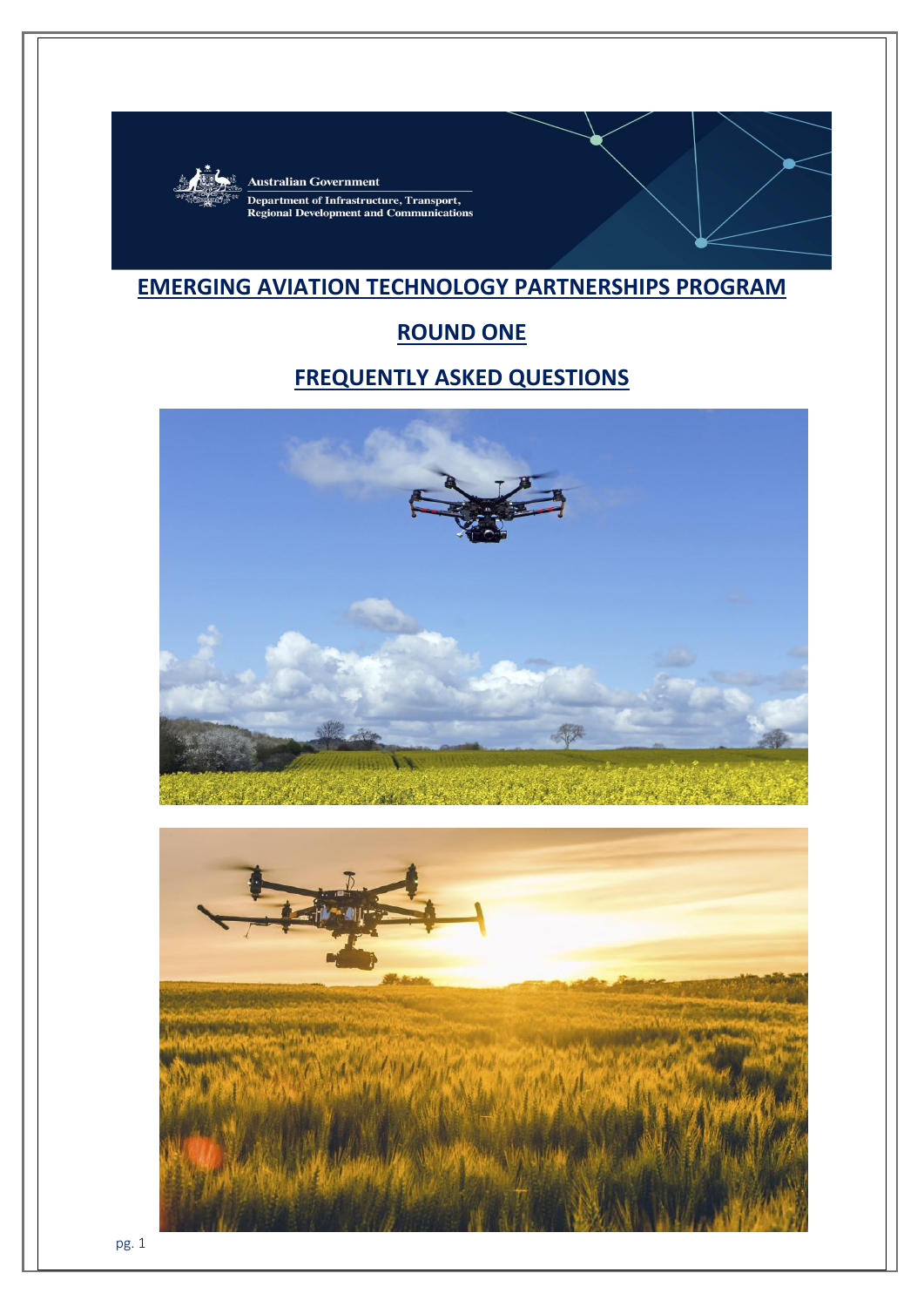# **EMERGING AVIATION TECHNOLOGY PARTNERSHIPS PROGRAM (EATP) – ROUND ONE**

# **FREQUENTLY ASKED QUESTIONS:**

## **Question: How long will I have to complete my project?**

**Answer:** The program is funded for two years and the end date has been extended until 30 June 2024. Projects may span up to two years, with the exception as noted in the guidelines, that some research proposals may be expected to finish earlier to feed into Round Two.

# **Question: What is the last day to apply for round one of EATP?**

**Answer:** Applications for Round One will close at 11:30 pm AEDT on 31 March 2022. We will not accept late applications. If you miss the cut off for Round One, there will be another opportunity to apply for funding under the Round Two grant opportunity. The Round Two grant guidelines will be released once the Round One selection process has been finalised (likely late 2022).

## **Question: Can one organisation submit multiple applications?**

**Answer:** Yes, one organisation may submit multiple applications for different project proposals in one focus area or for multiple projects in different focus areas. Applicants must address all selection criteria relevant for each separate project proposal.

# **Question: What documents are to be provided along with the application?**

**Answer:** Applicants are required to submit a number of supporting documents – see section 7.1 of the Program Guidelines. These are:

- a project management plan (including budget, risk management plan, timeline/key milestones, stakeholder management plan);
- business case for your project;
- concept of operations and safety case (if applicable);
- **•** evaluation plan;
- evidence of support from project partners (if applicable);
- **trust deed (if applicable); and**
- any other documentation required to evidence the relevant assessment criteria.

The level of detail and complexity expected in these documents will be proportional to the size and complexity of the project and the amount of funding being sought. These supporting documents are an important element of the assessment process, as evidence of merit against the relevant selection criteria. Failure to submit required supporting documentation may render your application ineligible.

# **Question: When and in how many portions will successful applicants receive the agreed grant amount?**

**Answer:** Payment milestones will be outlined in individual grant agreements with payment timing and frequency dependent on the nature of the project. For example, some projects may require a portion of the funding to be paid upfront and at different points during implementation and other projects might be paid upon completion. Payments will be made following achievement of agreed milestones and receipt of a valid tax invoice.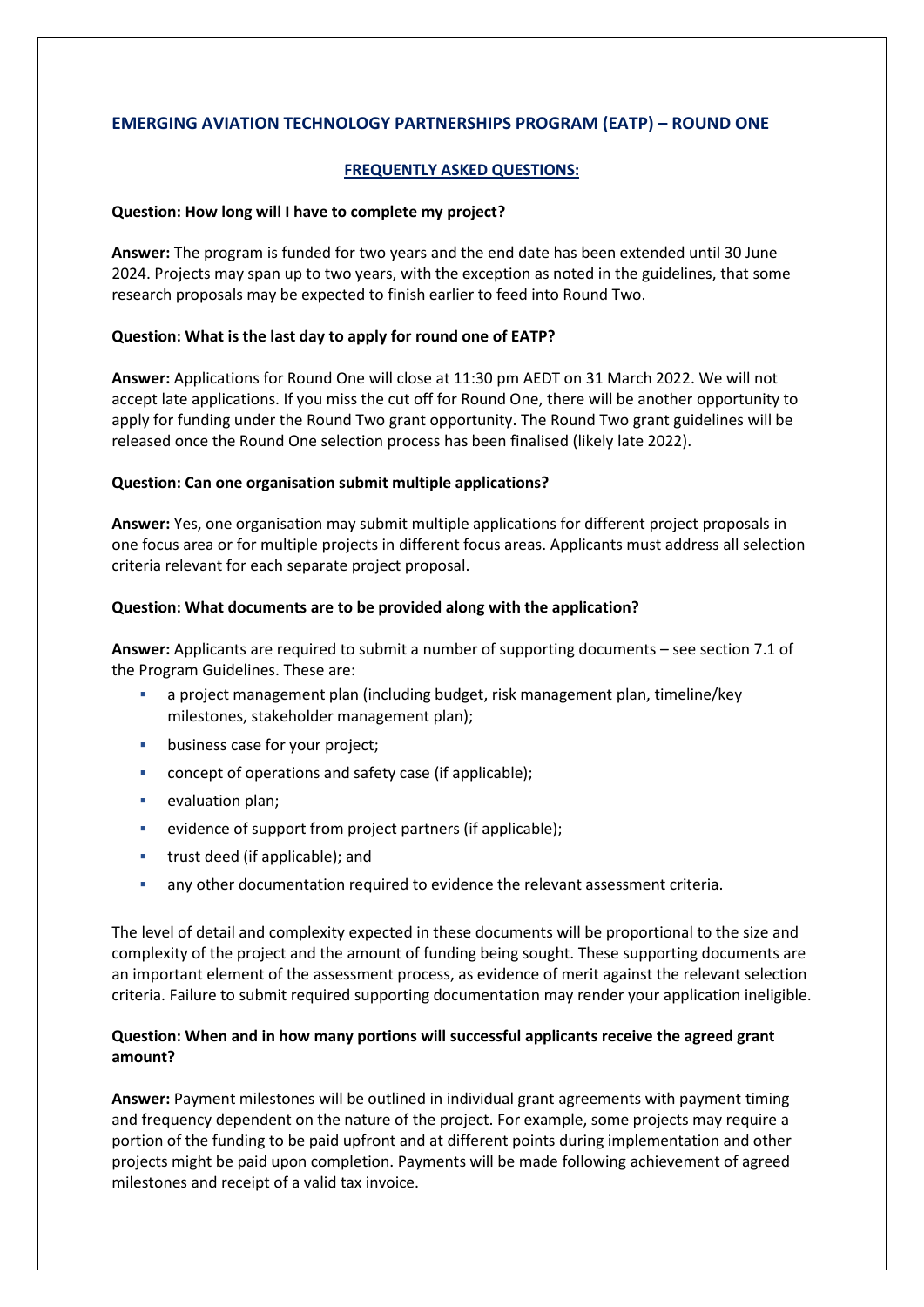## **Question: What is the selection process?**

**Answer:** Applications will first be assessed against the eligibility criteria outlined in the Program Guidelines. Next, the EATP Program team will undertake a preliminary assessment and ranking of each eligible application based on merits against the selection criteria, merits against other proposals and value for relevant money, and where necessary, technical experts from across the Commonwealth will provide advice on the technical aspects of proposals. The Selection Committee will then assess eligible applications against the selection criteria outlined in the Program Guidelines (relevant for each project proposal) and will consider the value for relevant money and the comparative merits of the proposal relative to all other applications. The Selection Committee will make recommendations to the Minister for Infrastructure, Transport and Regional Development (who has responsibility for final decision making) and may contact you to discuss or if necessary, refine, your proposal prior to doing so.

#### **Question: Can an organisation apply to receive funding just for research and development?**

**Answer:** Yes, some of the focus areas include scope for research projects only without a corresponding trial. We may ask that research findings are shared with interested parties to enable findings from research to inform future trials. Processes for information sharing will be outlined in individual grant agreements.

#### **Question: If an applicant received funding under Round One, can they apply under Round Two?**

**Answer:** Yes, applicants who receive funding under Round One may apply for further funding under Round Two for an upgrade/extension, a completely new project, or to enable research findings from first round funded research projects to be tested and applied. However, receiving funding under Round One does not guarantee an applicant funding under Round Two. Round Two will be conducted on an open-competitive basis.

#### **Question: When will Round Two be open for applications?**

**Answer**: The timing of Round Two will be dependent on the nature and number of projects received under Round One. We anticipate releasing Round two in the second half of 2022. Guidelines will be released on GrantConnect [\(www.grants.gov.au\)](http://www.grants.gov.au/) and will be available on the Department's website [\(www.infrastructure.gov.au/eatp](http://www.infrastructure.gov.au/eatp) ).

# **Question: Would a project for research/development/application of emerging technology for fixed wing aircraft be eligible for consideration under the program guidelines?**

**Answer:** Yes. The reference to "other emerging aviation technology" encompasses new and innovative technology applied to the aviation space, including both propulsion systems and airframe elements. The development of high efficiency, low emission long range alternatives for fixed wing aircraft would be within scope.

## **Question: Would a proposal involving a vehicle or application already in existence and use elsewhere (eg overseas) be eligible for consideration?**

**Answer:** Yes, providing the vehicle or application is not already in use in the Australian context and there are clear potential benefits for the Australian emerging aviation sector and Australian businesses and communities.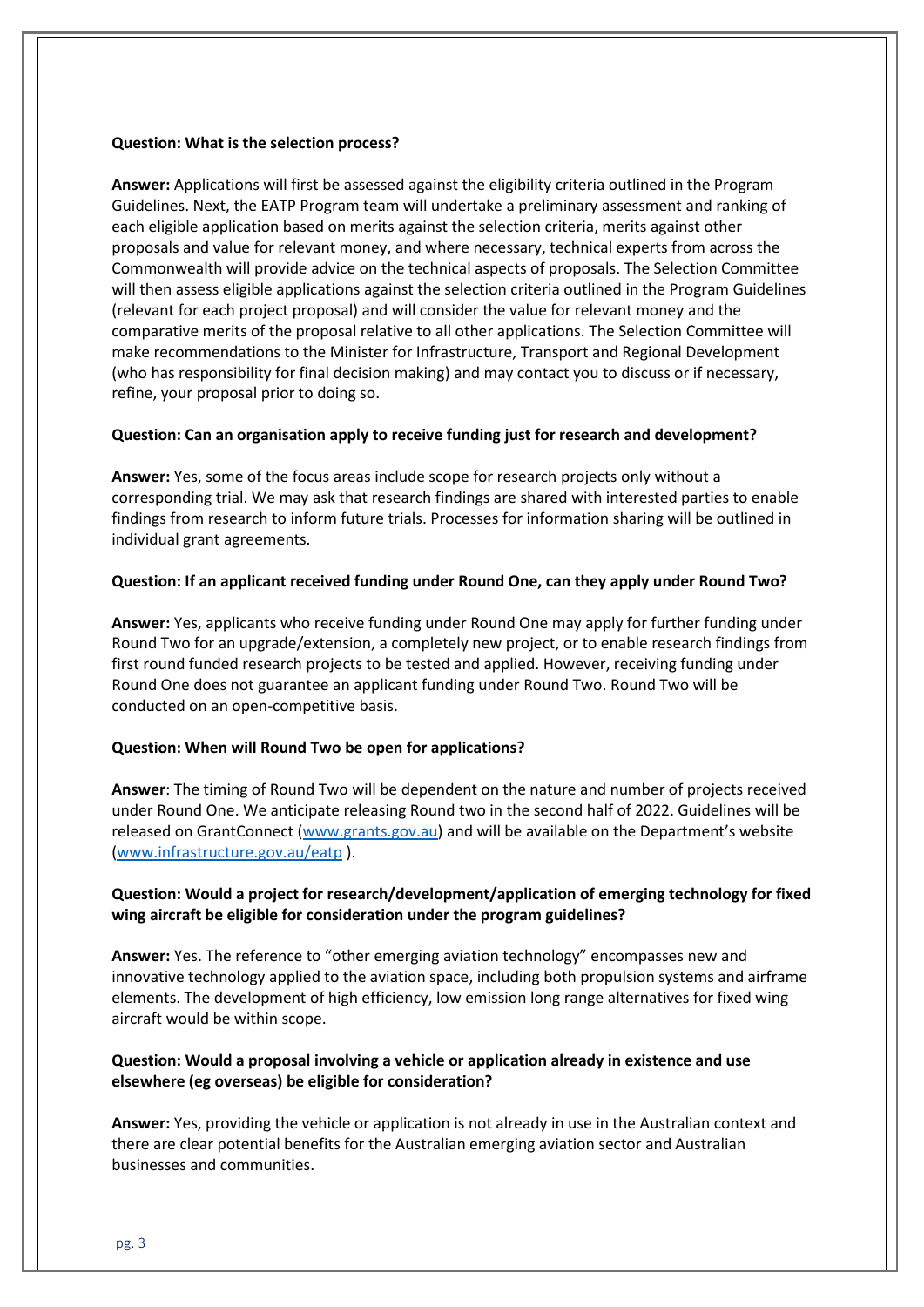## **Question: Will project proponents be expected to share intellectual property?**

**Answer:** We will not ask an organisation to share its intellectual property where doing so would cause a commercial disadvantage. However, where the grant funding provided for a project proposal is a major component of the cost of developing the intellectual property in question, there will be an expectation of some sharing with industry or other interested parties. The extent of sharing would be negotiated as part of individual grant agreements and would be dependent on the nature of the projects. A key objective of the program is to accelerate the Australian sector and we are seeking proponents with an interest in furthering the Australian sector as a whole, in addition to individual business interests.

## **Question: Would an upgrade or extension of an existing project supported by a state or territory government be eligible for consideration under the program?**

**Answer:** Yes, provided the lead organisation for the project is an eligible entity. The Program Guidelines allow for project proponent partnerships with other tiers of government and co-funding, while not mandatory, is favourable.

## **Question: If a project fails to achieve its desired outcome, will this affect payment of the agreed grant funding?**

**Answer:** Grant agreements will set out agreed milestones and a schedule of payments. Failure to achieve agreed milestones will trigger a review of progress and if necessary, a variation to the agreement with a revised payments schedule. We appreciate that in some instances projects will not succeed as planned through no fault of the grantee and in such circumstances, we would not seek to recover costs.

## **Question: Is there a maximum amount for each grant?**

**Answer:** There is no minimum or maximum amount fixed for any project. Applicants have flexibility to request the amount they require in order to complete the proposed project. The Commonwealth reserves the right to negotiate the grant amount with successful applicants.

## **Question: How will you ensure benefits are realised here in Australia?**

**Answer:** A key objective of the program is to accelerate the Australian industry. We are looking for proponents who are willing to work with us to do this and in addition to any trials being conducted in Australia, we ask that applicants demonstrate how their proposal will benefit the Australian industry and communities with any plans for expansion after conclusion of the project, to include Australia.

## **Question: Why does the program focus only on regional areas?**

**Answer:** The focus areas were identified as areas that demonstrate potential for application of emerging aviation technology. Many of our regional and remote areas face connectivity challenges and are at a disadvantage when it comes to safe and efficient movement of people and goods. The program is seeking to address some of these challenges and open up freight and transport markets. Furthermore, Australia has a vast expanse of open space which makes testing and trialling emerging aviation technology safer/lower risk and more attractive to investors and regulatory bodies alike.